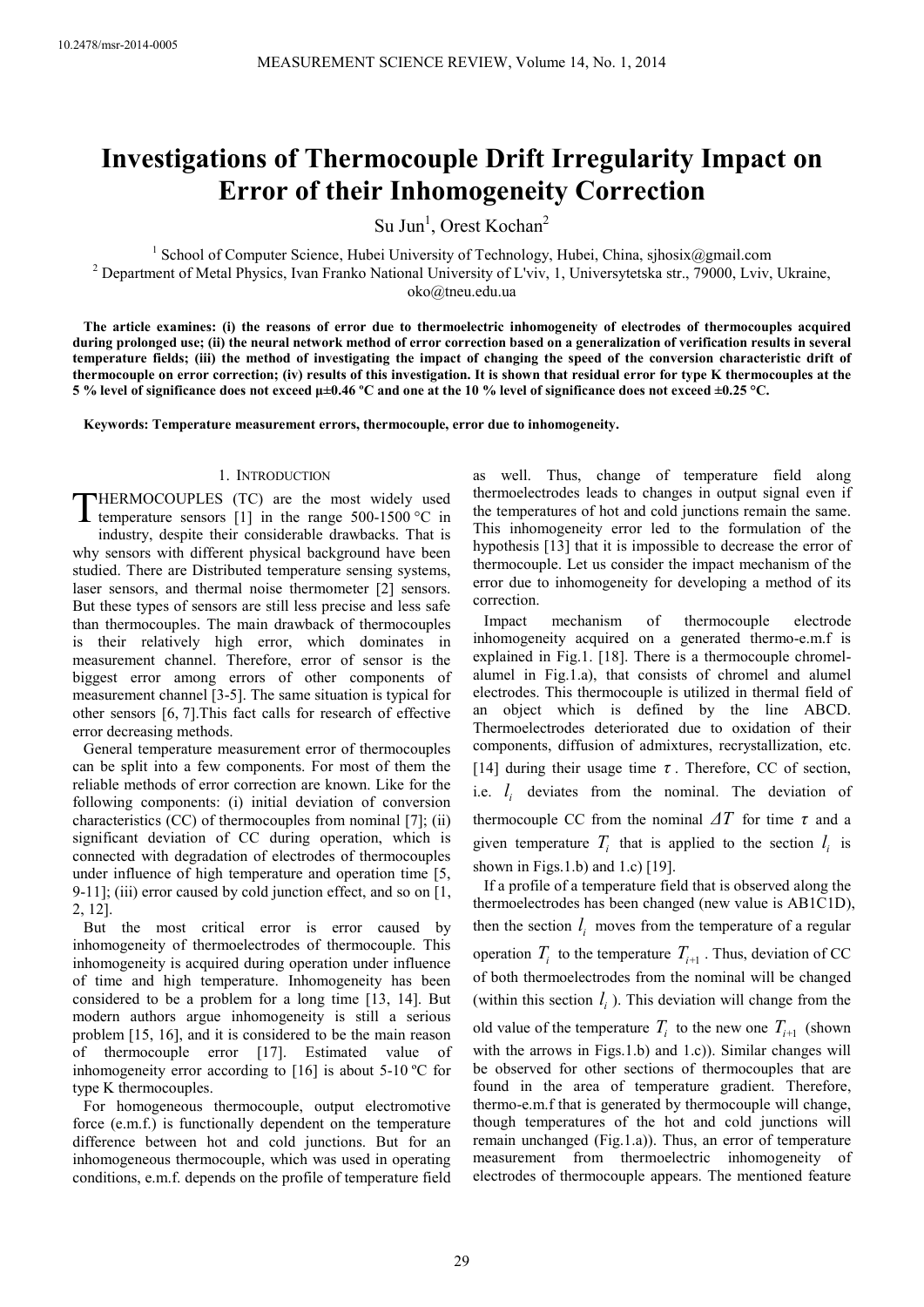of old thermocouples (that were used for a long time at high temperature) led to the conclusion that thermocouple errors cannot be corrected.



Fig.1. Creation of an error obtained in the process of continuous exploitation of the thermoelectric irregularity in thermocouple electrodes.

All attempts for decreasing the error of acquired inhomogeneity [20, 21] showed that correction of drift of CC should be done for each segment of thermoelectrode separately. Such correction can be performed by drift prediction for each segment using individual mathematical model. Unfortunately, the continuous individual prediction of CC drift of segment is not reliable. High accuracy of prediction can be achieved by its periodic correction using the determined values of real CC drift from the nominal.

Meanwhile, verification or calibration of thermocouple allows us to obtain a total error for all segments of TC. This total error should be distributed between all segments. There were proposed four possible empirical criteria for error distribution among drift models for separate segments [22]. But these criteria have never been proved experimentally. Indeed, incorrect criteria may increase impact on temperature measurements caused by error of acquired inhomogeneity.

Detailed analysis of error of acquired heterogeneity features was performed in [23]. Such analysis enabled the development of methods for error correction of acquired inhomogeneity and its compensation [24, 25]. Method for correction of this error was proposed in [24]. It is based on experimental research of thermocouple error. These experiments are performed during the periodical verification of thermocouple that is located in different temperature fields.

Main goal of this paper is to research error of method for acquired thermoelectric inhomogeneity of thermocouple error correction [24] that is caused by specific variation of CC drift of segments of the electrode process.

# 2. METHOD FOR CORRECTION OF THE ERROR OF ACQUIRED THERMOELECTRIC HETEROGENEITY OF THERMOCOUPLES

Assume the total prediction error of a drift (that is evaluated experimentally) is distributed among the segments of thermocouple correctly. Afterwards, a correction of individual mathematical models of CC drift for all segments of the thermocouples is provided. Thus, prediction error for other profiles of temperature fields converges to zero. This principle was used for the proposed method [24].

First implementation of the proposed method requires the following operations:

1. splitting each thermoelectrode into *N* segments equal in length;

2. CC of each segment is considered to be constant in length;

3. verification of TC into 2N profiles of temperature field;

4. solving the following system of equations.

$$
\begin{cases}\nk_1^X \Delta_{l-1}^X + k_2^X \Delta_{l-2}^X + \dots + k_N^X \Delta_{l-N}^X + k_1^A \Delta_{l-1}^A + \\
+ k_2^A \Delta_{l-2}^A + \dots + k_N^A \Delta_{l-N}^A = \Delta_l^D \\
k_1^X \Delta_{2-1}^X + k_2^X \Delta_{2-2}^X + \dots + k_N^X \Delta_{2-N}^X + k_1^A \Delta_{2-1}^A + \\
+ k_2^A \Delta_{2-2}^A + \dots + k_N^A \Delta_{2-N}^A = \Delta_l^D \\
\vdots \\
k_1^X \Delta_{2N-1}^X + k_2^X \Delta_{2N-2}^X + \dots + k_N^X \Delta_{2N-N}^X + k_1^A \Delta_{2N-1}^A + \\
+ k_2^A \Delta_{2N-2}^A + \dots + k_N^A \Delta_{2N-N}^A = \Delta_{2N}^D\n\end{cases} (1)
$$

where  $\Delta_{1-1}^X$  ...  $\Delta_{1-N}^X$  – prediction for individual mathematical models of CC drift for segments of chromel from 1 to *N* in the first profile of temperature field of verification (the first subscript defines the number of temperature field; the subscript after the dash defines the number of a segment);  $\Delta_{2-1}^X \dots \Delta_{2-N}^X \dots \Delta_{2N-1}^X \dots \Delta_{2N-N}^X$ X  $2N-1$ X  $\Delta^X_{2\text{-}1} \dots \Delta^X_{2\text{-}N} \dots \Delta^X_{2\text{N-}1} \dots \Delta^X_{2\text{N-N}}$  prediction for individual mathematical models of CC drift for segments of chromel from 1 to *N* in profiles 2 - 2N of temperature field of verification;  $\Delta_{l-1}^A$  ...  $\Delta_{l-N}^A$  – prediction for individual mathematical models of CC drift for segments of alumel from 1 to *N* in the first profile of temperature field of verification; A 2N-N A  $2N-1$ A  $\Delta_{2\text{-}1}^{\text{A}} \dots \Delta_{2\text{-}N}^{\text{-}1} \dots \Delta_{2\text{N-}N}^{\text{A}}$  – prediction for individual mathematical models of CC drift for segments of alumel from 1 to  $N$  in profiles  $2 - 2N$  of temperature field of verification;  $\Delta_1^D$  ...  $\Delta_{2N}^D$  – real deviation of TC CC from nominal in profiles 1 - 2N of temperature field of verification.

If the amount of profiles for verifying temperature field equals to the amount of segments that form both electrodes, then set (1) has the unique solution. Equalizing coefficients X  $k_1^{\mathrm{X}}\dots k_{\mathrm{N}}^{\mathrm{X}}$  $k_{\text{N}}^{\text{X}}$  for all chromel segments and  $k_1^{\text{A}} \dots k_{\text{N}}^{\text{A}}$  $k_{\text{N}}^{\text{A}}$  for all alumel segments can be evaluated unambiguously. These coefficients will decrease prediction error for individual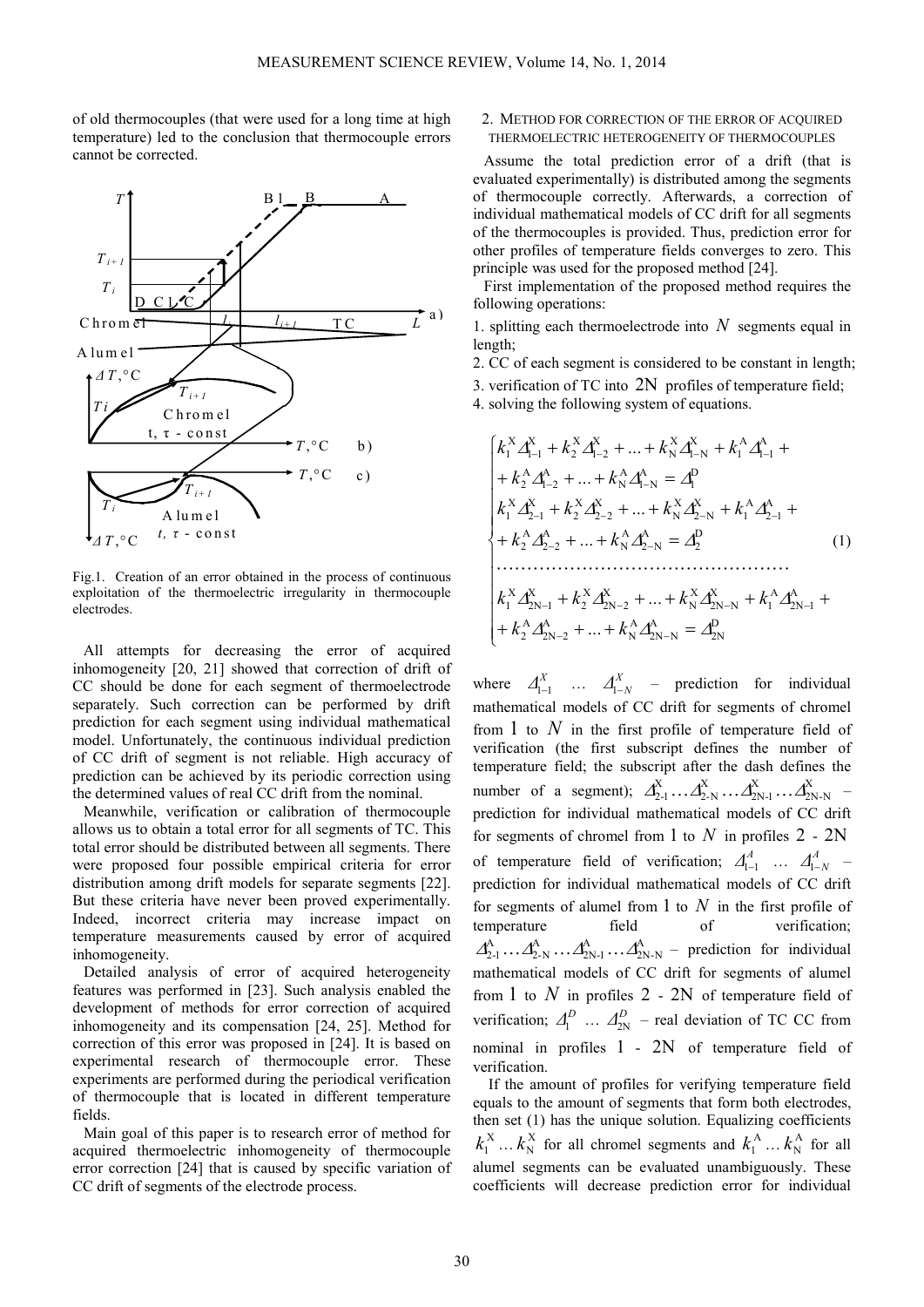mathematical models of СС drift for the segments of both electrodes. This will lead to improving prediction accuracy in general and, therefore, to improving accuracy of temperature measurements.

Main disadvantage of the described method is high labor coefficient of such periodical verification. Also the collision appears. There is a condition that within one segment СС drift is the same, therefore, we can use this fact as a criterion for picking up segments. Thus, the amount of segments *N* should be increased for improving prediction accuracy. Then, individual mathematical models of segment drift can describe more precisely a trend of drift of CC of segments. But with the increasing amount of sections, the amount of profiles for verifying temperature field rises faster, so the labor coefficient is increasing as well.

The labor coefficient decreasing can be reached by using artificial neural networks [24]. Training set for neural network (NN) is created in the following way. Each vector consists of TC verification results obtained for one profile of the temperature field. Input neurons of NN accept measured temperature values for all the sections of thermocouple (for the given profile of the temperature field). Link between segment number and number of input neuron should be kept. Output of NN is absolute error of thermocouple that is obtained during the verification in this profile of temperature field. This error equals to deviation of total error prediction for all segments of thermocouple from its real error (for the given profile of the temperature field).

NN-based correction method provides labor coefficient decreasing a few times. But it has some shortcuts. Its error depends on CC drift heterogeneity of thermoelectrode segments. Therefore, a residual error of the proposed method should be analyzed. This error is caused by individual heterogeneity of the CC drift process at each segment of electrodes of thermocouple.



Fig.2. Structure of neural network.

Structure of the NN for CC drift of thermocouple decomposition is given in Fig.2. NN (a three layer perceptron) contains an input layer (distributive neurons), hidden layer (sigmoid activation function) and one output linear neuron. Number of input neurons is equal to number of segments of a thermocouple. Number of hidden layer neurons is less than half the number of verification results, otherwise perceptron will become associated memory without generalization properties. Temperatures of corresponding segments are sent to the inputs of NN.

## 3. METHOD FOR FOR RESEARCH OF THE NO EXCLUDED ERROR OF THE PROPOSED APPROACH

Experimental research of the proposed method does not allow investigating completely its metrological characteristics. Such investigations are strictly limited and do not exhaust possible individual features of errors of thermocouples and impact of their operating conditions. Analytical research of error of the method requires development of a set of mathematical models for individual drift of CC of segments of thermoelectrodes. Thus, the optimal method for the research of metrological characteristics of the proposed method is simulation modeling.

Training set for neural network is developed based on the results [16] of error evaluation for chromel and alumel with the electrodes' diameter of 1.2 mm and during the 1000-hour operational time. These results are based on approximation results of experimental research [19]. Each electrode consists of 24 segments. Extreme segments (that are located at the temperatures of hot and cold junctions, respectively) did not change their temperature. Eight segments from the rest were located in the gradient area of temperature field. Changes of temperature field profile were done by parallel shift of temperature field profile on 50 ˚C (change of insertion depth is the most critical usage mode for a heterogeneous thermocouple). Such change corresponds to verification in 28 profiles of temperature field.

Each segment has its own variation of CC drift that has been simulated by the sinusoid. This sinusoid has amplitude, frequency and phase that change randomly. This mathematical model can be described as

$$
U_{NR} = r1 \cdot A \sin((\omega_{MIN} + r2 \cdot \Delta_{\omega}) + r3 \cdot 2\pi) \quad (2)
$$

where  $U_{NR}$  – current value of thermo-e.m.f drift variation for random segment;  $A_1, \omega_{MIN}$ ,  $r3 \cdot 2\pi$  – amplitude, sinusoidal initial frequency and phase, that simulates drift variation for random segment;  $r$ 1,  $r$ 2,  $r$ 3 – random coefficients, that are generated according to normal distribution law within the range from zero to one,  $r \in [0;1]$ 

Maximum training set consists of 28 lines. Each row of the training set simulates an evaluation result for one profile of temperature field along the thermoelectrodes. In order to decrease the verification labor coefficient of thermocouple, we researched error change dependence while training sets were reduced to 21, 14 and 7 rows. Decreasing the amount of rows of the training set is performed in the same way - by deleting forth row, third and fourth rows or second, third and fourth rows out of each four rows. This approach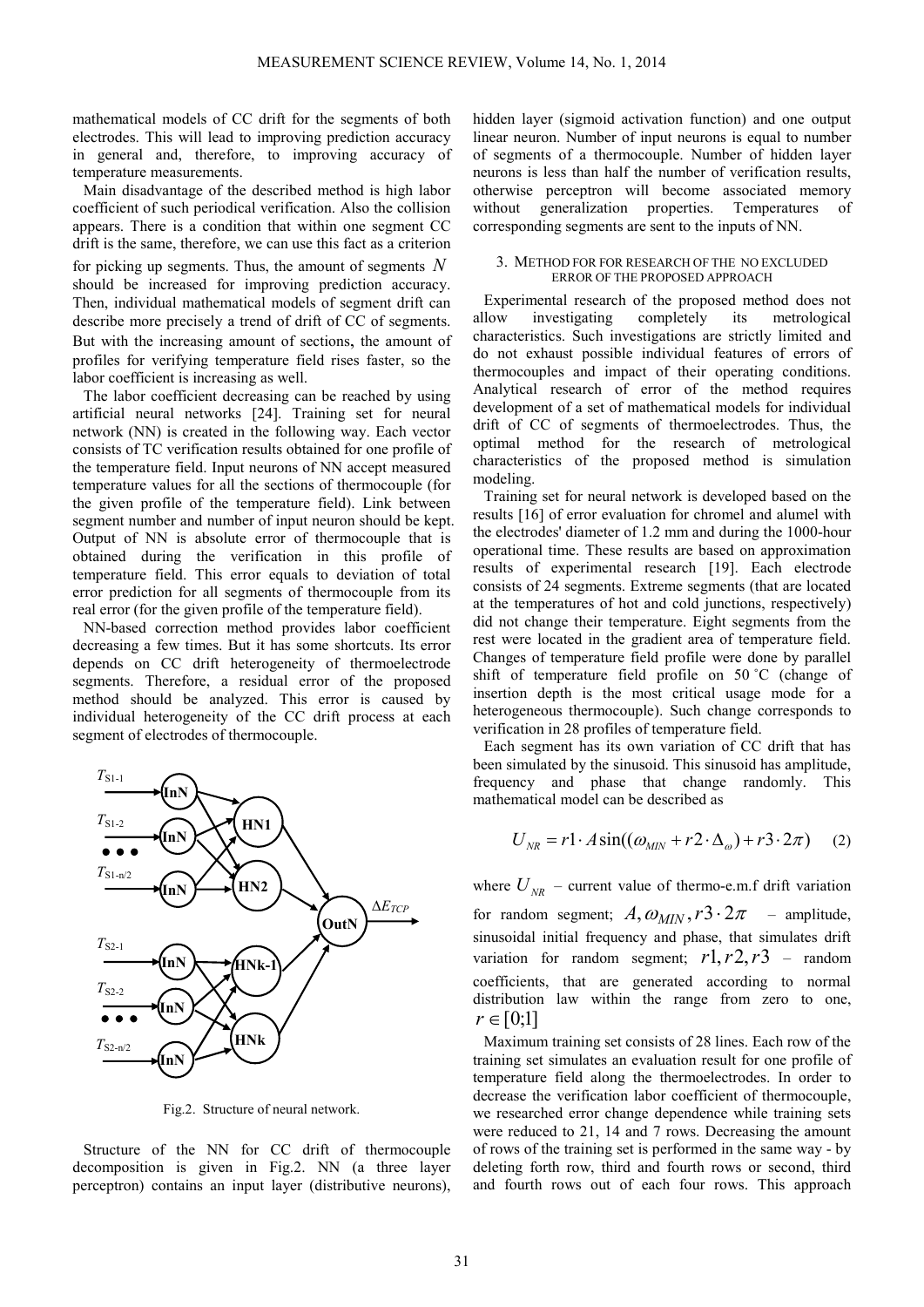simulates decreasing the amount of verifications four times. Testing set always remains constant. It always contains the maximum training set (28 rows). Thus, the testing set is used for research error of missed verifications.

Three-layer perceptron is used as neural network [26]. Its input neurons perform only resending functions. Amount of such neurons equals to total amount of segments of both thermoelectrodes - 48. Main generalizing features have neurons of the hidden layer. Sigmoid was used as an activation function. Amount of neurons for the hidden layer was determined experimentally, and equals to 3. This amount is less than half from the amount of temperature field profiles that were used for verification. Therefore, there is no danger for the perceptron to use its generalization features. Output neuron is linear, and its activation function is 1. Artificial neural network was trained according to the back-propagation algorithm using the Levenberg–Marquardt method. Maximum epochs for training - 4000 (training time is about 4 minutes).

### 4. RESEARCH RESULTS

The initial temperature field profile along thermoelectrodes of inhomogeneous thermocouple was formed as follows:

- Zones from 1 to  $8 -$  are at zero temperature (no drift of conversional characteristic (CC));
- Zones from 9 to  $16 -$  are at  $100 °C$  temperature gradient for each area (drift of CC according [19]);
- Zones from 17 to 24 are at temperature 800  $^{\circ}$ C (drift) of CC according [19]).

Change of temperature field profile during experimental research modeling of inhomogeneous thermocouple is done stepwise by 50 °С. Then we get 28 temperature field profiles for verification (both zones 1 and 24 remain at initial temperatures). The steps for temperature field profile change lay along the X-axis. The ratio of non-excluded error of error correction from temperature field change along thermoelectrodes to maximum value of this error  $\mathcal{A}_1^D$  …

 $\Delta_{2N}^D$  for current conditions lay along the Y-axis.

Fig.3. shows non-excluded error of error correction dependence from acquired inhomogeneity from the number of verifications at amplitude of individual error irregularity of acquired inhomogeneity rate of 5 % from its maximum value. As can be seen from Fig.2., the average value of error correction is small, when maximum error is fairly high and relatively weakly depends on the number of verifications.



Fig.3. Non-excluded errors of error correction dependence from acquired inhomogeneity from the number of verifications for rate at 5 % drift maximal irregularity.

Fig.4. shows the individual implementation of nonexcluded error of error correction dependence from acquired inhomogeneity for seven verifications. As it can be seen from Fig.4., the amplitude of most errors does not exceed 10 %, maximum deviation is located near the edges of the graph, which correspond to a large change of temperature field profile.



Fig.4. Non-excluded correction error of inhomogeneity for rate at 5 % drift maximum irregularity for 7 verifications (average error is 3.2 %).

Fig.5. shows non-excluded error of error correction dependence of acquired inhomogeneity from the number of verifications during individual error irregularity amplitude of acquired inhomogeneity rate at 10 % from its maximum value. As graph on Fig.5. shows, an average error value is minor too, while maximum error is pretty large and proportional to the maximum number of verifications (although it is possible to expect an inverse dependence).





Fig.5. Non-excluded error of correction error dependence of acquired inhomogeneity from number of verifications for rate at 10 % drift speed maximum irregularity.

As can be seen from Fig.6., which represents individual implementation for error of error correction dependence from acquired inhomogeneity for seven verifications, maximum error does not exceed 15 % and is distributed along all temperature field profiles.



Fig.6. Non-excluded correction error of inhomogeneity rate at 10 % drift speed maximum irregularity for 7 verifications (average error is 3.3 %, maximal is 15 %).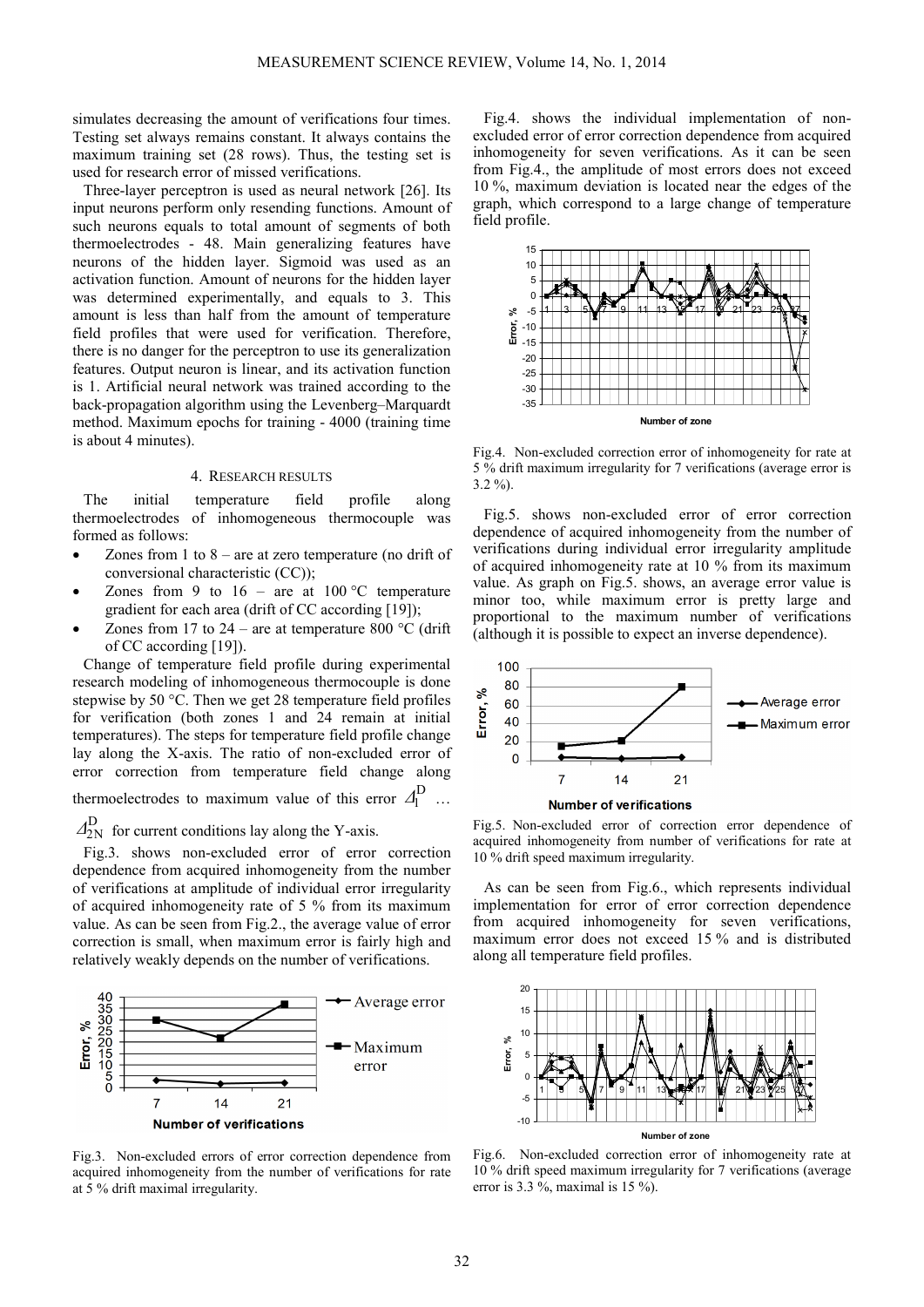Fig.7. shows error of correction error dependence of acquired inhomogeneity from the number of verifications for individual error irregularity amplitude from acquired inhomogeneity rate at 15 % from its maximum value.

As can be seen in Fig.7., an average correction error value is still minor (less than 5 %) and practically does not depend on the number of verifications. Maximum error is relatively small too and remains almost constant.



Fig.7. Non-excluded error of error correction dependence of acquired inhomogeneity from number of verifications for rate at 15 % drifts maximum irregularity.



Fig.8. Non-excluded correction error of inhomogeneity rate at 15 % drift speed maximum irregularity for 7 verifications (average error is 3.9 %, maximal error 24 %).



Fig.9. Distribution of absolute non-excluded error of correction error for individual drift irregularity.

However, as can be seen from Fig.8., which represents individual implementation for error of error correction dependence from acquired inhomogeneity for seven verifications, maximum error does not obviously correspond to the maximum change of the temperature field profile.

Fig.9. shows distribution of non-excluded error of error correction of acquired thermocouple inhomogeneity for rate up to 15 % of maximum drift irregularity and during reducing the number of temperature field profiles to seven (for the most complex case). As Fig.9. shows, correction error distribution law can be considered close to normal. Peaks at 9  $\mu$ V, -6  $\mu$ V and -10  $\mu$ V cannot be explained by limited sample size. They are probably caused by features of NN training analogically to peak at zone 28 in Fig. 4.

Therefore, probability of values calculated by neural network with large deviation from verification results is quite low.

Standard deviation  $\sigma$  for single implementation can be defined according to the formula [22]:

$$
\sigma = \sqrt{\frac{I}{n} \sum_{i=1}^{n} (X_i - M)^2} \approx 6 \mu \text{V}
$$
 (3)

where  $X_i - M$  - absolute error of error correction values from acquired inhomogeneity.

Calculations have shown that the estimation of nonexcluded correction error, defined within  $\pm 3\sigma$  range, is  $\pm 18.5$   $\mu$ V. Thus, 95 % of non-excluded error values at error correction of acquired inhomogeneity after correction are within  $\pm 18.5 \mu \text{V}$  or  $\pm 0.46 \text{°C}$  range from the mean. Estimation of non-excluded error 90 % confidence interval is  $\pm 12 \mu V$  or  $\pm 0.3 \text{ }^{\circ}C$ .

### 5. CONCLUSIONS

The following conclusions from the abovementioned results of investigations of the method proposed in [17, 19] acquired during operation time inhomogeneity of thermocouple correction may be done:

1. Proposed method of inhomogeneity of thermocouple correction acquired during operation time provides correction for existing individual drift irregularity of separate segments;

2. The simplest and the best developed NN - three-layer perceptron for proposed method errors investigation was used. Such NN allows correction at considerably less amount of verifications (four times less);

3. The minimum amount of required verifications is seven. Such number is chosen due to the following reasons:

- constrains of the proposed method;
- properties of the three-layer perceptron (according to [21] its training stops if training vector set is too small);

4. The proposed method allows considerable precision increase for existing individual drift irregularity of separate segments;

5. Distribution of nonexclusive error of error correction acquired during operation time inhomogeneity of thermocouples for existing individual drift irregularity of separate segments is close to normal distribution.

6. Maximum nonexclusive error of correction from individual drift irregularity of segments of thermoelectrodes up to 15 % of maximum drift does not exceed 0.46 °С for 5 % level of significance.

7. The amount of big deviations of correction error from NN forecast for individual drift irregularity of segments of thermoelectrode greater than 15 % increases considerably;